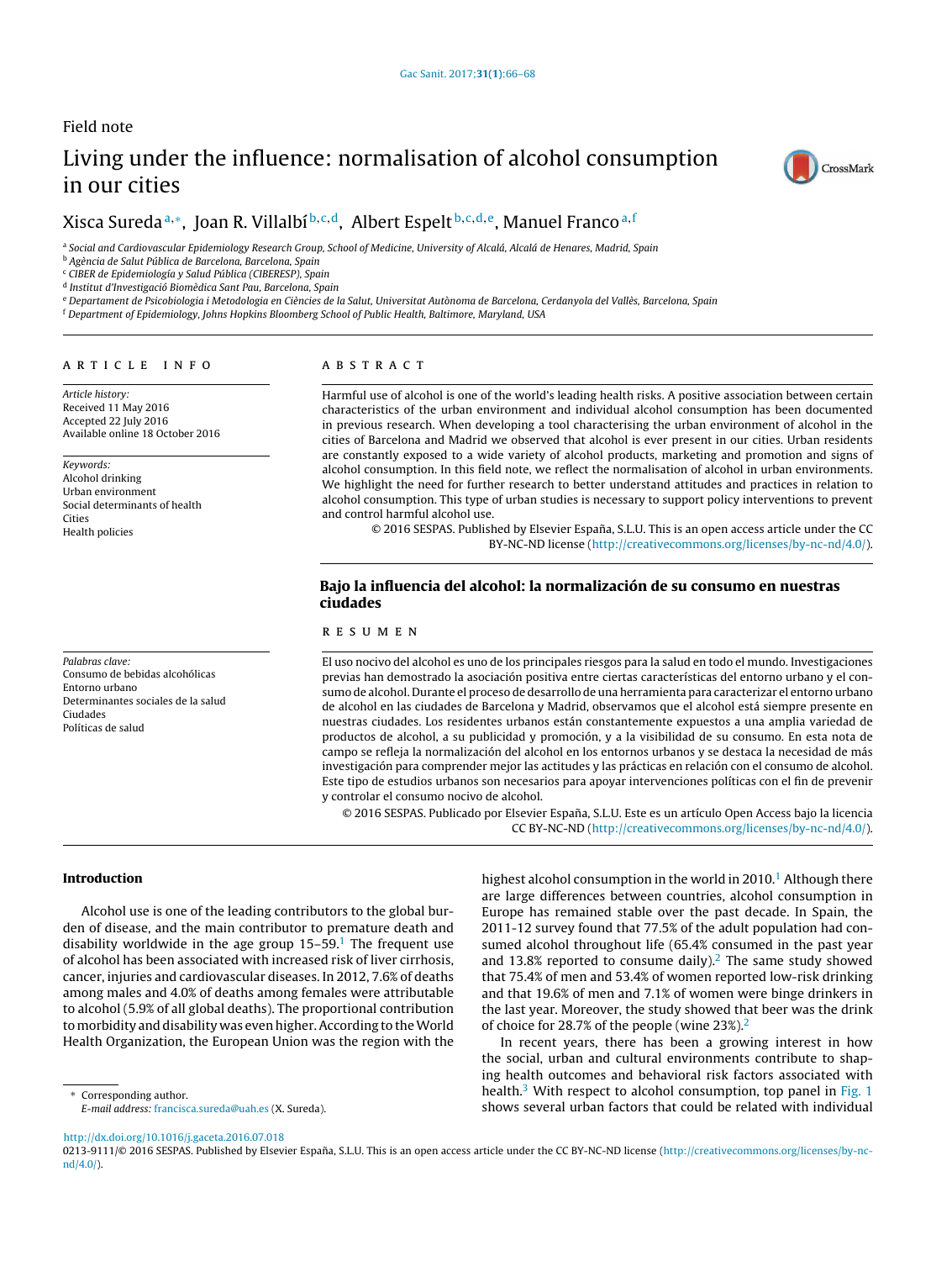<span id="page-1-0"></span>

Figure 1. Urban determinants of alcohol behaviour. Photographs: Victor G. Carreño.

alcohol behavior. This framework has been built based on the literature researching alcohol consumption in urban environments. A study based in 59 New York City neighborhoods found that living in deprived built environments was associated with higher alcohol consumption and more negative consequences related to its consumption.[4](#page-2-0) Moreover, contextual factors including alcohol availability and accessibility or advertising and marketing of alcohol have been directly linked to drinking patterns. A literature review exploring the influence on alcohol use of community level availability and marketing of alcohol found that higher outlet density and greater exposure to advertising in a local community might be associated with an increase in alcohol drinking, particularly among adolescents.<sup>5</sup> [A](#page-2-0)nother systematic review focusing on availability of alcohol in terms of hours and days of sale and density of alcohol outlets found that both variables had an impact on one or more of the three main outcomes: overall alcohol consumption, drinking patterns and alcohol damage.<sup>[6](#page-2-0)</sup>

# Measuring the urban environment in relation to alcohol

The pervasiveness of alcohol products in our urban landscape may have favored the normalization of alcohol consumption with disproportionate implications to those who are constantly exposed to a wide variety of alcohol products and advertisements. As part of the European Research Council funded project Heart Healthy Hoods<sup>7</sup> [a](#page-2-0)nd of the Plan on Drugs for the city of Barcelona<sup>[8](#page-2-0)</sup> we are developing specific tools characterizing the presence of alcohol in the urban environment in Barcelona and Madrid. As we directly observed the neighborhoods and streets of these cities we realized that alcohol product availability, its marketing and promotion